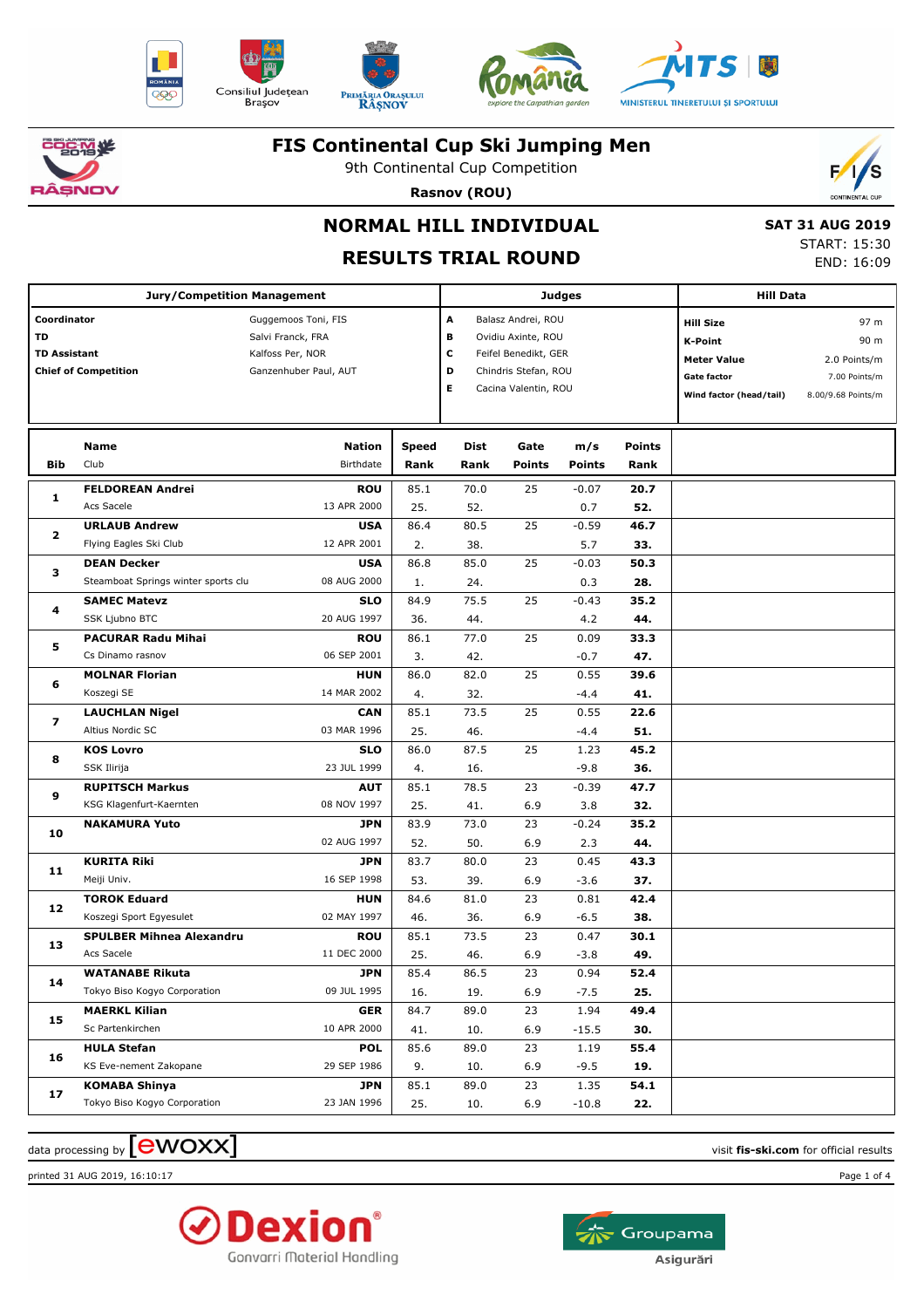











9th Continental Cup Competition



**Rasnov (ROU)**

## **NORMAL HILL INDIVIDUAL RESULTS TRIAL ROUND**

|  | <b>SAT 31 AUG 2019</b> |
|--|------------------------|
|  | START: 15:30           |
|  | END: 16:09             |

|     | Name                           | <b>Nation</b> | Speed | Dist | Gate          | m/s           | <b>Points</b> |  |
|-----|--------------------------------|---------------|-------|------|---------------|---------------|---------------|--|
| Bib | Club                           | Birthdate     | Rank  | Rank | <b>Points</b> | <b>Points</b> | Rank          |  |
|     | <b>GRUSZKA Mateusz</b>         | <b>POL</b>    | 84.7  | 86.0 | 23            | 1.05          | 50.5          |  |
| 18  | Azs Zakopane                   | 04 APR 2001   | 41.   | 22.  | 6.9           | $-8.4$        | 26.           |  |
|     | <b>HABDAS Jan</b>              | <b>POL</b>    | 84.6  | 77.0 | 23            | 0.28          | 38.7          |  |
| 19  | Lks Klimczok bystra            | 02 DEC 2003   | 46.   | 42.  | 6.9           | $-2.2$        | 42.           |  |
|     | <b>GRILC Tjas</b>              | <b>SLO</b>    | 84.3  | 72.5 | 23            | $-0.08$       | 32.7          |  |
| 20  | Ssd Stol zirovnica             | 03 SEP 2001   | 51.   | 51.  | 6.9           | 0.8           | 48.           |  |
|     | <b>MAKSIMOCHKIN Mikhail</b>    | <b>RUS</b>    | 85.5  | 85.0 | 23            | $-0.19$       | 58.7          |  |
| 21  | Sdushor CSP N. Novgorod Dinamo | 29 AUG 1993   | 14.   | 24.  | 6.9           | 1.8           | 11.           |  |
|     | <b>CACINA Daniel Andrei</b>    | <b>ROU</b>    | 85.0  | 79.5 | 23            | $-1.01$       | 55.7          |  |
| 22  | Cs Dinamo rasnov               | 17 OCT 2001   | 32.   | 40.  | 6.9           | 9.8           | 18.           |  |
|     | <b>OSTERC Aljaz</b>            | <b>SLO</b>    | 84.4  | 73.5 | 23            | 0.50          | 29.9          |  |
| 23  | Ssk Velenje                    | 02 MAR 1999   | 50.   | 46.  | 6.9           | $-4.0$        | 50.           |  |
|     | <b>HAARE Anders</b>            | <b>NOR</b>    | 85.8  | 92.0 | 23            | 0.99          | 63.0          |  |
| 24  | Vikersund IF                   | 07 DEC 1999   | 7.    | 4.   | 6.9           | $-7.9$        | 4.            |  |
|     | <b>LISSO Justin</b>            | <b>GER</b>    | 85.6  | 92.5 | 23            | 1.70          | 58.3          |  |
| 25  | Wsv Schmiedefeld               | 12 DEC 1999   | 9.    | 2.   | 6.9           | $-13.6$       | 13.           |  |
|     | <b>PILCH Tomasz</b>            | <b>POL</b>    | 85.6  | 90.0 | 23            | 0.60          | 62.1          |  |
| 26  | <b>WSS Wisla</b>               | 20 OCT 2000   | 9.    | 8.   | 6.9           | $-4.8$        | 6.            |  |
|     | <b>VASKUL Andrii</b>           | <b>UKR</b>    | 84.6  | 64.5 | 23            | 0.25          | 13.9          |  |
| 27  | COP of Winter Sports           | 01 APR 1999   | 46.   | 53.  | 6.9           | $-2.0$        | 53.           |  |
| 28  | <b>GASIENICA Patrick</b>       | <b>USA</b>    | 85.6  | 84.0 | 23            | $-0.15$       | 56.4          |  |
|     | Norge Ski club                 | 28 NOV 1998   | 9.    | 28.  | 6.9           | 1.5           | 17.           |  |
|     | <b>VILLUMSTAD Fredrik</b>      | <b>NOR</b>    | 85.2  | 86.0 | 23            | 0.52          | 54.7          |  |
| 29  | <b>SKIMT</b>                   | 21 MAR 1999   | 21.   | 22.  | 6.9           | $-4.2$        | 20.           |  |
|     | <b>HOFFMANN Felix</b>          | <b>GER</b>    | 85.7  | 91.0 | 23            | 1.31          | 58.4          |  |
| 30  | SWV Goldlauter                 | 14 OCT 1997   | 8.    | 5.   | 6.9           | $-10.5$       | 12.           |  |
|     | <b>FUCHS Tim</b>               | <b>GER</b>    | 85.2  | 84.0 | 23            | 1.04          | 46.6          |  |
| 31  | SC Degenfeld                   | 03 AUG 1997   | 21.   | 28.  | 6.9           | $-8.3$        | 34.           |  |
|     | <b>MARUSIAK Yevhen</b>         | <b>UKR</b>    | 84.7  | 74.5 | 23            | 0.27          | 33.7          |  |
| 32  | ShVSM of Ivano-Frankivsk       | 16 MAR 2000   | 41.   | 45.  | 6.9           | $-2.2$        | 46.           |  |
|     | <b>HOLIK Frantisek</b>         | <b>CZE</b>    | 85.9  | 88.0 | 23            | $-0.04$       | 63.3          |  |
| 33  | LSK Lomnice nad Popelkou-Dukla | 23 OCT 1998   | 6.    | 15.  | 6.9           | 0.4           | З.            |  |
| 34  | <b>SAETHER Rishi</b>           | <b>NOR</b>    | 85.4  | 81.0 | 23            | 1.11          | 40.0          |  |
|     | Liabygda                       | 08 JAN 1997   | 16.   | 36.  | 6.9           | $-8.9$        | 40.           |  |
| 35  | <b>NIZNIK Adam</b>             | <b>POL</b>    | 85.5  | 85.0 | 23            | 0.32          | 54.3          |  |
|     | Ts Wisla zakopane              | 07 OCT 2002   | 14.   | 24.  | 6.9           | $-2.6$        | 21.           |  |
| 36  | <b>HUBER Stefan</b>            | <b>AUT</b>    | 85.0  | 95.0 | 23            | 1.56          | 64.4          |  |
|     | SC Seekirchen-Salzburg         | 08 MAR 1994   | 32.   | 1.   | 6.9           | $-12.5$       | 2.            |  |
| 37  | <b>JUROSZEK Kacper</b>         | <b>POL</b>    | 85.3  | 82.0 | 23            | 0.21          | 49.2          |  |
|     | Wss Wisla                      | 05 JUN 2001   | 20.   | 32.  | 6.9           | $-1.7$        | 31.           |  |
| 38  | <b>HAAGEN David</b>            | <b>AUT</b>    | 85.0  | 86.5 | 23            | 0.30          | 57.5          |  |
|     | ESV Muerzzuschlag              | 06 APR 2002   | 32.   | 19.  | 6.9           | $-2.4$        | 14.           |  |

 $\alpha$  data processing by  $\boxed{\text{ewOX}}$ 

printed 31 AUG 2019, 16:10:17 Page 2 of 4



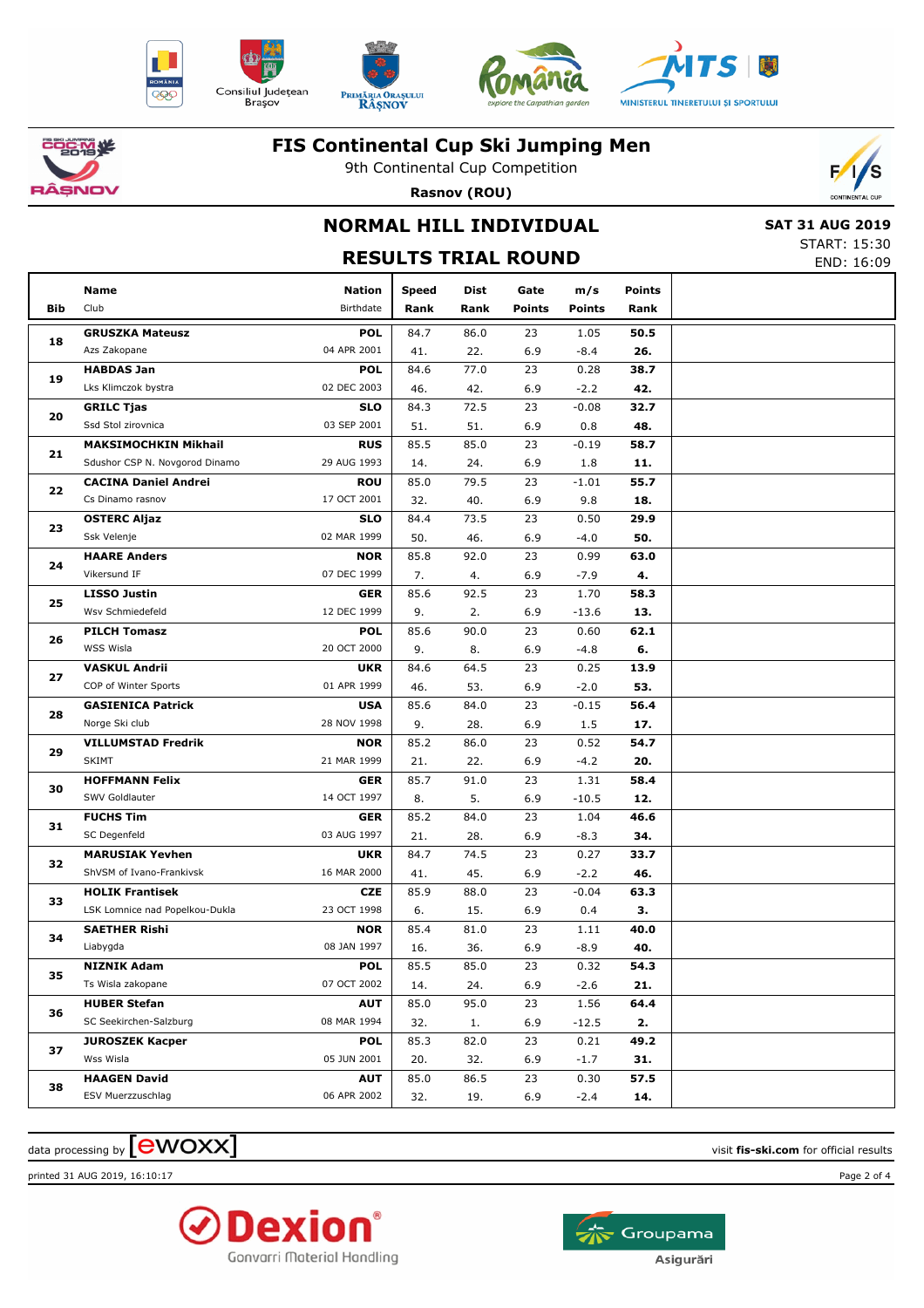











9th Continental Cup Competition



**Rasnov (ROU)**

## **NORMAL HILL INDIVIDUAL**

 **SAT 31 AUG 2019** START: 15:30 END: 16:09

|            | <b>RESULTS TRIAL ROUND</b><br>END: 16:09 |                            |                      |                     |                       |                      |                       |  |  |  |  |  |
|------------|------------------------------------------|----------------------------|----------------------|---------------------|-----------------------|----------------------|-----------------------|--|--|--|--|--|
| <b>Bib</b> | <b>Name</b><br>Club                      | <b>Nation</b><br>Birthdate | <b>Speed</b><br>Rank | <b>Dist</b><br>Rank | Gate<br><b>Points</b> | m/s<br><b>Points</b> | <b>Points</b><br>Rank |  |  |  |  |  |
|            |                                          |                            |                      |                     |                       |                      |                       |  |  |  |  |  |
| 39         | <b>BUSKUM Andreas Granerud</b>           | <b>NOR</b>                 | 84.9                 | 92.5                | 23                    | 1.51                 | 59.8                  |  |  |  |  |  |
|            | Lensbygda                                | 05 JUN 1996                | 36.                  | 2.                  | 6.9                   | $-12.1$              | 10.                   |  |  |  |  |  |
| 40         | <b>KALINICHENKO Vitaliy</b>              | <b>UKR</b>                 | 84.9                 | 73.5                | 23                    | $-0.29$              | 36.7                  |  |  |  |  |  |
|            | ShVSM of Ivano-Frankivsk                 | 09 AUG 1993                | 36.                  | 46.                 | 6.9                   | 2.8                  | 43.                   |  |  |  |  |  |
| 41         | <b>TROFIMOV Roman Sergeevich</b>         | <b>RUS</b>                 | 84.6                 | 90.0                | 23                    | 0.51                 | 62.8                  |  |  |  |  |  |
|            | Sdushor CSP N. Novgorod                  | 19 NOV 1989                | 46.                  | 8.                  | 6.9                   | $-4.1$               | 5.                    |  |  |  |  |  |
| 42         | <b>WOHLGENANNT Ulrich</b>                | <b>AUT</b>                 | 85.2                 | 87.0                | 23                    | 0.48                 | 57.1                  |  |  |  |  |  |
|            | SK Kehlegg-Vorarlberg                    | 01 AUG 1994                | 21.                  | 17.                 | 6.9                   | $-3.8$               | 15.                   |  |  |  |  |  |
| 43         | <b>LEITNER Clemens</b>                   | <b>AUT</b>                 | 84.7                 | 82.0                | 23                    | 0.06                 | 50.4                  |  |  |  |  |  |
|            | Nordic Team Absam-Tirol                  | 07 NOV 1998                | 41.                  | 32.                 | 6.9                   | $-0.5$               | 27.                   |  |  |  |  |  |
| 44         | <b>SAKALA Filip</b>                      | <b>CZE</b>                 | 84.9                 | 82.0                | 23                    | 0.66                 | 45.6                  |  |  |  |  |  |
|            | TJ Dukla Frenstat pod Radhostem          | 21 MAY 1996                | 36.                  | 32.                 | 6.9                   | $-5.3$               | 35.                   |  |  |  |  |  |
| 45         | <b>SCHIFFNER Markus</b>                  | <b>AUT</b>                 | 85.4                 | 89.0                | 23                    | $-0.11$              | 66.0                  |  |  |  |  |  |
|            | UVB Hinzenbach-Oberoesterreich           | 05 JUN 1992                | 16.                  | 10.                 | 6.9                   | 1.1                  | 1.                    |  |  |  |  |  |
| 46         | <b>ERIKSEN Sander Vossan</b>             | <b>NOR</b>                 | 85.2                 | 84.5                | 23                    | 0.25                 | 53.9                  |  |  |  |  |  |
|            | Baekkelaget Sk                           | 29 DEC 2000                | 21.                  | 27.                 | 6.9                   | $-2.0$               | 23.                   |  |  |  |  |  |
|            | <b>PREVC Cene</b>                        | <b>SLO</b>                 | 85.6                 | 90.5                | 23                    | 0.93                 | 60.5                  |  |  |  |  |  |
| 47         | Sk Triglav kranj                         | 12 MAR 1996                | 9.                   | 6.                  | 6.9                   | $-7.4$               | 8.                    |  |  |  |  |  |
|            | <b>PRESECNIK Jernej</b>                  | <b>SLO</b>                 | 85.0                 | 86.5                | 23                    | 1.22                 | 50.1                  |  |  |  |  |  |
| 48         | Ssk Ljubno btc                           | 18 JAN 2002                | 32.                  | 19.                 | 6.9                   | $-9.8$               | 29.                   |  |  |  |  |  |
|            | <b>LIENHER Maximilian</b>                | <b>AUT</b>                 | 84.7                 | 84.0                | 23                    | 1.64                 | 41.8                  |  |  |  |  |  |
| 49         | Kitzbueheler Ski Club - KSC              | 30 JAN 1999                | 41.                  | 28.                 | 6.9                   | $-13.1$              | 39.                   |  |  |  |  |  |
|            | <b>AUNE Joakim</b>                       | <b>NOR</b>                 | 85.1                 | 90.5                | 23                    | 1.39                 | 56.8                  |  |  |  |  |  |
| 50         | Byaasen                                  | 10 AUG 1993                | 25.                  | 6.                  | 6.9                   | $-11.1$              | 16.                   |  |  |  |  |  |
|            | <b>PASCHKE Pius</b>                      | <b>GER</b>                 | 84.8                 | 88.5                | 23                    | 0.40                 | 60.7                  |  |  |  |  |  |
| 51         | WSV Kiefersfelden                        | 20 MAY 1990                | 40.                  | 14.                 | 6.9                   | $-3.2$               | 7.                    |  |  |  |  |  |
|            | <b>BAER Moritz</b>                       | <b>GER</b>                 | 85.1                 | 84.0                | 23                    | 0.17                 | 53.5                  |  |  |  |  |  |
| 52         | SF Gmund-Duernbach                       | 16 MAY 1997                | 25.                  | 28.                 | 6.9                   | $-1.4$               | 24.                   |  |  |  |  |  |
|            | <b>JUSTIN Rok</b>                        | <b>SLO</b>                 | 85.4                 | 87.0                | 23                    | 0.13                 | 59.9                  |  |  |  |  |  |
| 53         | SSD Stol Zirovnica                       | 06 APR 1993                | 16.                  | 17.                 | 6.9                   | $-1.0$               | 9.                    |  |  |  |  |  |

| <b>Weather Information</b> |               |      |                 |              |     |     |  |  |  |  |  |
|----------------------------|---------------|------|-----------------|--------------|-----|-----|--|--|--|--|--|
|                            |               | Air  | <b>Humidity</b> | Wind $[m/s]$ |     |     |  |  |  |  |  |
|                            | Weather       | [°C] | [%]             | Min          | Avg | Max |  |  |  |  |  |
| Trial round                | partly cloudy | 25   | 42              | $-1.0$       | 0.5 | 1.9 |  |  |  |  |  |

 $\alpha$  data processing by  $\boxed{\text{ewOX}}$ 

printed 31 AUG 2019, 16:10:17 Page 3 of 4